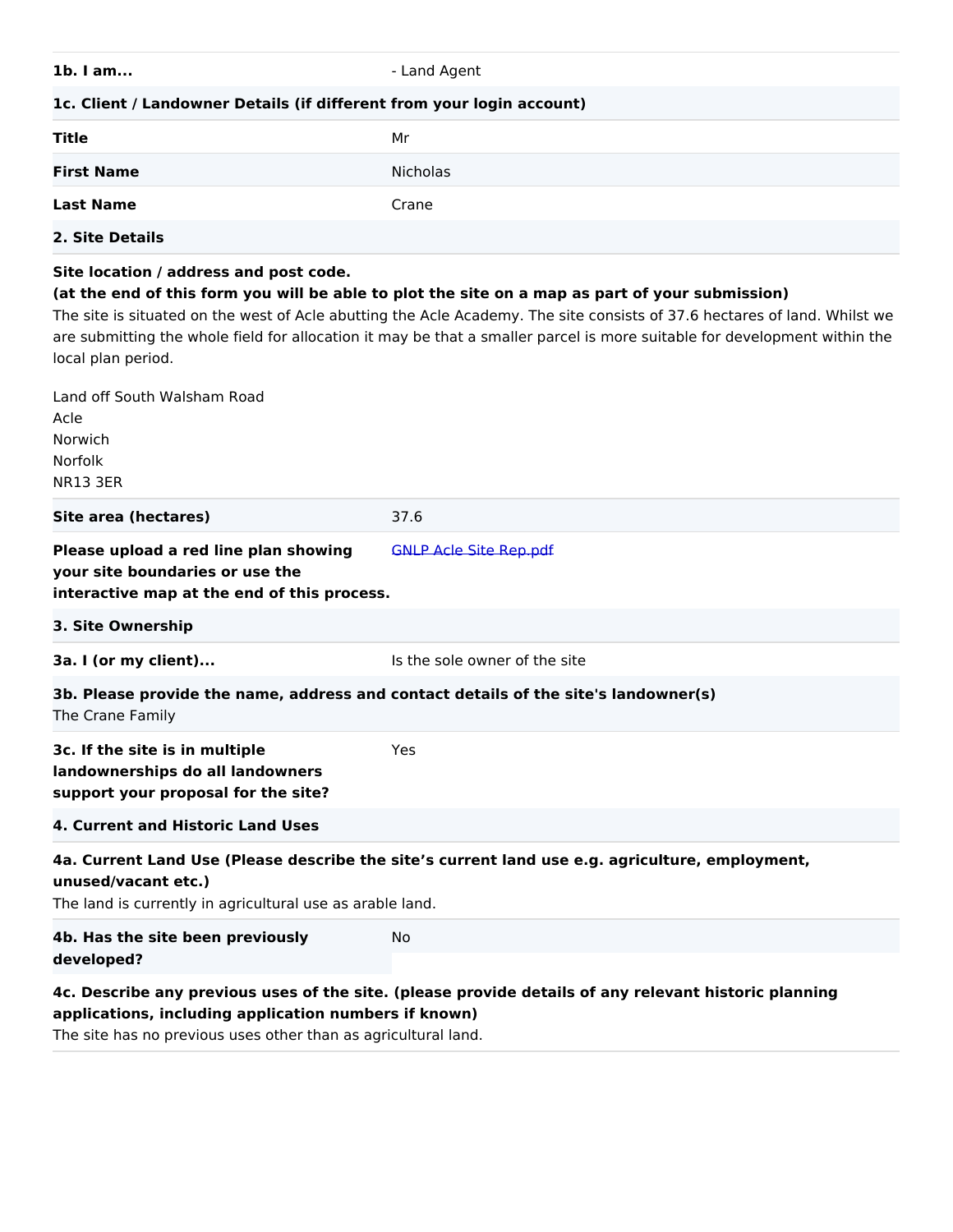#### **5. Proposed Future Uses**

## **5a. Please provide a short description of the development or land use you proposed (if you are proposing a site to be designated as local green space please go directly to question 6)**

We are submitting the site for a residential development of an unspecified number to meet the needs of the local area.

| 5b. Which of the following use or uses are - Market Housing |                          |
|-------------------------------------------------------------|--------------------------|
| you proposing?                                              | - Affordable Housing     |
|                                                             | - Other (please specify) |
|                                                             |                          |

**Other** School Extension

## **5c. Please provide further details of your proposal, including details on number of houses and proposed floorspace of commercial buildings etc.**

The site is being submitted for an unspecified number of units and may be able to provide an extension for the neighbouring academy if required.

#### **5d. Please describe any benefits to the Local Area that the development of the site could provide.**

The site would provide sustainable market and affordable housing to meet the needs of the local area.

#### **6. Local Green Space**

If you are proposing a site to be designated as Local Green Space please complete the following questions. These questions do not need to be completed if you are not proposing a site as Local Green Space. Please consult the guidance notes for an explanation of Local Green Space Designations.

#### **7. Site Features and Constraints**

Are there any features of the site or limitations that may constrain development on this site (please give details)?

# **7a. Site Access: Is there a current means of access to the site from the public highway, does this access need to be improved before development can take place and are there any public rights of way that cross or adjoin the site?**

Access to the site is currently gained off the adopted South Walsham Road.

# **7b. Topography: Are there any slopes or significant changes of in levels that could affect the development of the site?**

None.

## **7c. Ground Conditions: Are ground conditions on the site stable? Are there potential ground contamination issues?**

Due to the current and historic uses on the site we do not believe there to be any contamination or ground condition issues.

### **7d. Flood Risk: Is the site liable to river, ground water or surface water flooding and if so what is the nature, source and frequency of the flooding?**

A search on the Environment Agency Flood Maps for Planning has shown the site to have a low probability of flooding.

## **7e. Legal Issues: Is there land in third party ownership, or access rights, which must be acquired to develop the site, do any restrictive covenants exist, are there any existing tenancies?** None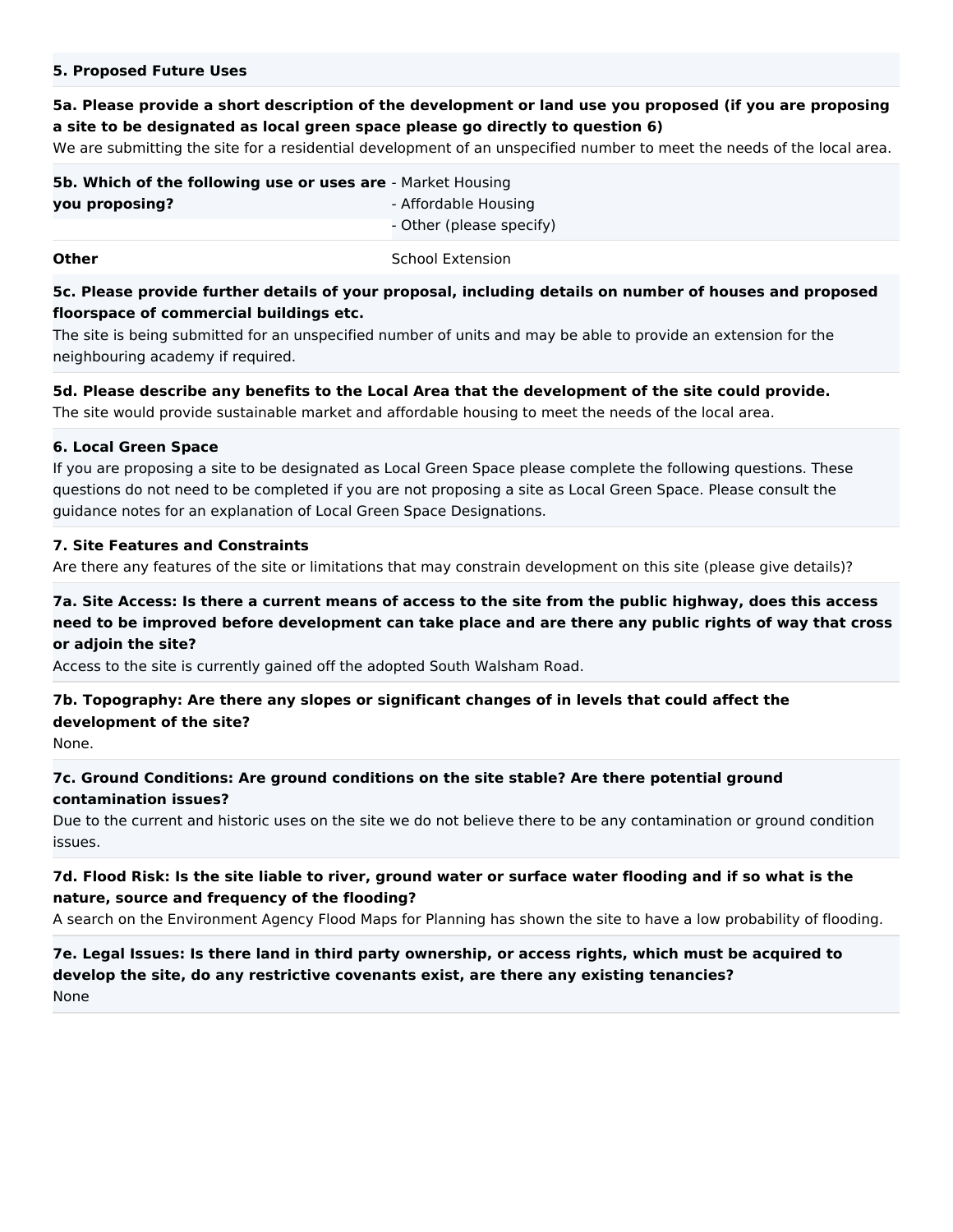# **7f. Environmental Issues: Is the site located next to a watercourse or mature woodland, are there any significant trees or hedgerows crossing or bordering the site are there any known features of ecological or geological importance on or adjacent to the site?**

We are not aware of any environmental ecological or geological issues with the site.

**7g. Heritage Issues: Are there any listed buildings, Conservation Areas, Historic Parklands or Schedules Monuments on the site or nearby? If so, how might the site's development affect them?** None.

## **7h. Neighbouring Uses: What are the neighbouring uses and will either the proposed use or neighbouring uses have any implications?**

The site is neighboured to the east by the Acle Academy and existing residential development and by further agricultural land to the south and west.

# **7i. Existing uses and Buildings: are there any existing buildings or uses that need to be relocated before the site can be developed.**

None

#### **8. Utilities**

# **8a. Which of the following are likely to be readily available to service the site and enable its development? Please provide details where possible.**

| <b>Mains water supply</b>                                                                                                            | Yes                          |
|--------------------------------------------------------------------------------------------------------------------------------------|------------------------------|
| <b>Mains sewerage</b>                                                                                                                | Yes                          |
| <b>Electricity supply</b>                                                                                                            | Yes                          |
| <b>Gas supply</b>                                                                                                                    | Yes                          |
| <b>Public highway</b>                                                                                                                | Yes                          |
| <b>Broadband internet</b>                                                                                                            | Yes                          |
| 9. Availability                                                                                                                      |                              |
| 9a. Please indicate when the site could<br>be made available for the land use or<br>development proposed.                            | 1 to 5 years (by April 2021) |
| 9b. Please give reasons for the answer given above.<br>On receipt of allocation the landowners will seek to engage with a developer. |                              |
| 10. Market Interest                                                                                                                  |                              |
| 10. Please choose the most appropriate<br>category below to indicate what level of<br>market interest there is/has been in the       | Enquiries received           |

**site. Please include relevant dates in the comments section.**

**11. Delivery**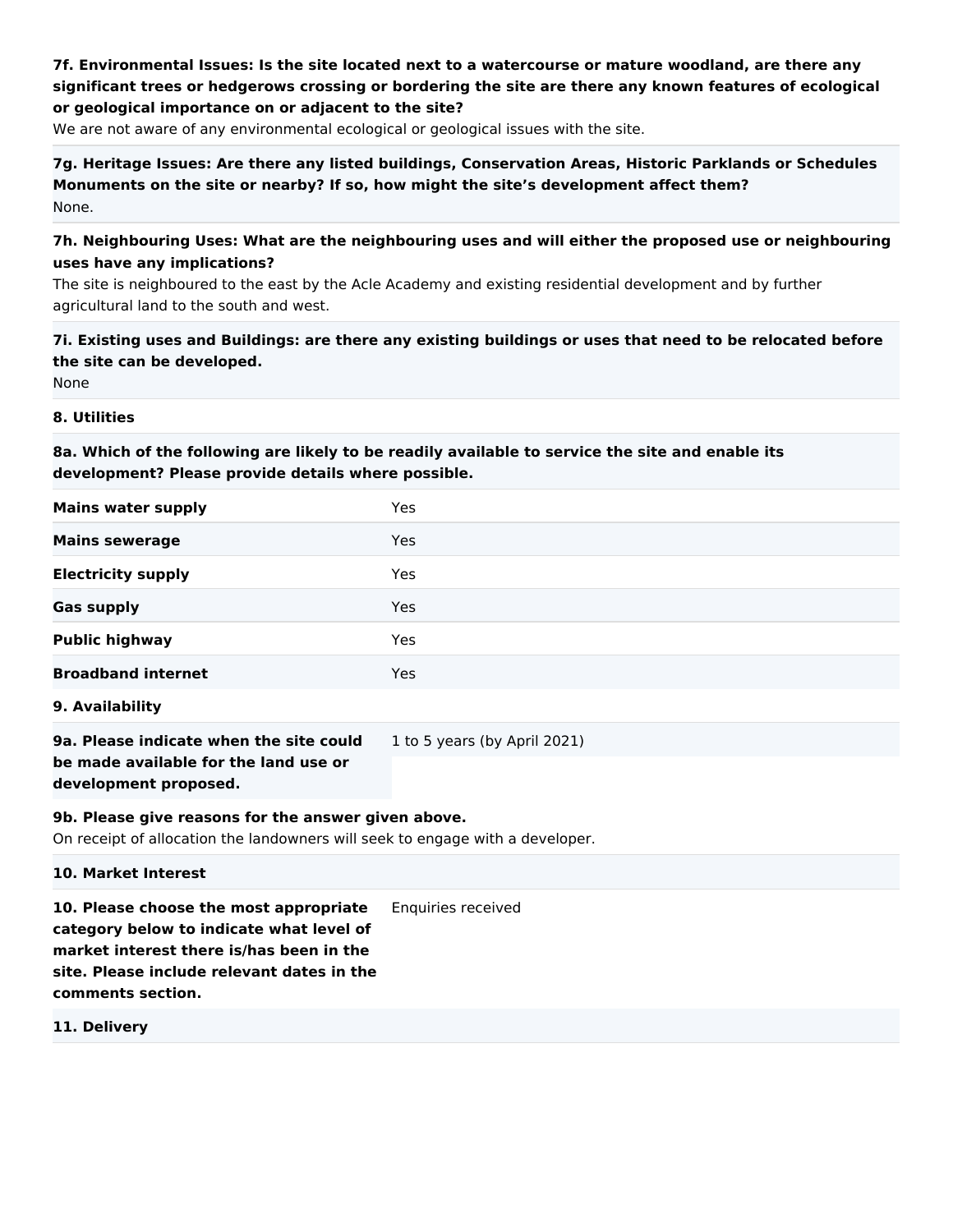**11a. Please indicate when you anticipate**  5 - 10 years (between April 2021 and 2026) **the proposed development could be begun.**

# **12. Viability** This is the description of your section break. **12a. You acknowledge that there are likely to be policy requirements and Community Infrastructure Levy (CIL) costs to be met which will be in addition to the other development costs of the site (depending on the type and scale of land use proposed). These requirements are likely to include but are not limited to: Affordable Housing; Sports Pitches & Children's Play Space and Community Infrastructure Levy** - I agree **12b. Do you know if there are there any abnormal costs that could affect the viability of the site e.g. infrastructure, demolition or ground conditions?** No **12d. Do you consider that the site is currently viable for its proposed use taking into account any and all current planning policy and CIL considerations and other abnormal development costs associated with the site?** Yes **13. Other Relevant Information**

#### **14. Declaration**

I understand that:

Data Protection and Freedom of Information

The Data Controller of this information under the Data Protection Act 1998 will be Norfolk County Council, which will hold the data on behalf of Broadland District Council, Norwich City Council and South Norfolk District Council. The purposes of collecting this data are:

- to assist in the preparation of the Greater Norwich Local Plan
- to contact you, if necessary, regarding the answers given in your form
- to evaluate the development potential of the submitted site for the uses proposed within the form

#### Disclaimer

The Site Submission response forms received as part of the Greater Norwich Local Plan Regulation 18 Consultation will be published and made available for public viewing. By submitting this form you are consenting to the details about you and your individual sites being stored by Norfolk County Council, and the details being published for consultation purposes. Any information you consider to be confidential is clearly marked in the submitted response form and you have confirmed with the Council(s) in advance that such information can be kept confidential as instructed in the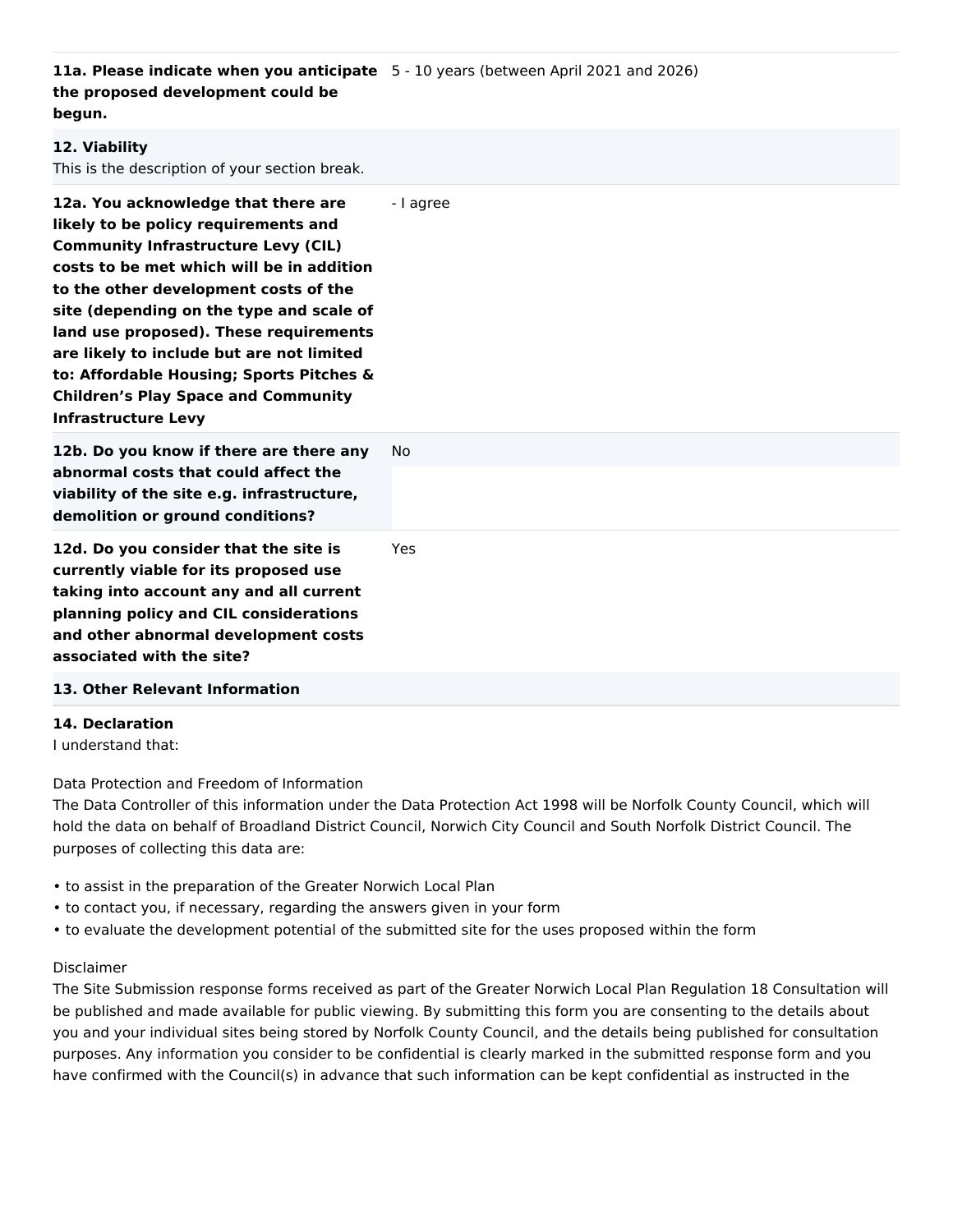Greater Norwich Local Plan: Regulation 18 "Growth Options" Consultation - Site Submission Guidance Notes.

I agree that the details within this form can be held by Norfolk County Council and that those details can be shared with Broadland District Council, Norwich City Council and South Norfolk District Council for the purposes specified in this declaration.

| <b>Name</b> | Richard Shuldham |
|-------------|------------------|
| <b>Date</b> | Mar 22, 2018     |